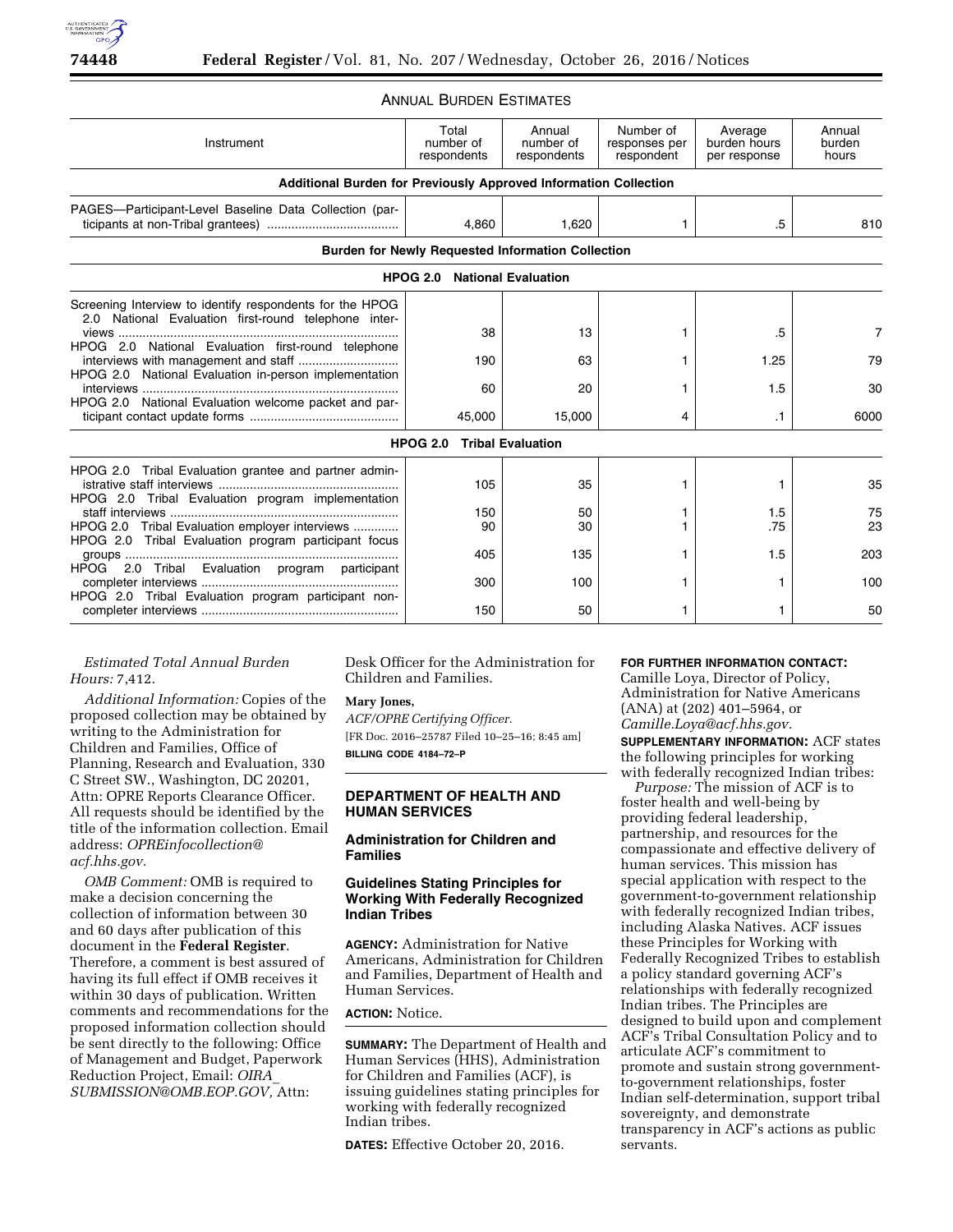*Bases and Authority:* ACF's Principles are based upon the unique relationship between the federal government and Indian tribes affirmed by President Obama in the Memorandum for the Heads of Executive Departments and Agencies issued November 5, 2009. The Memorandum states:

The United States has a unique legal and political relationship with Indian tribal governments, established through and confirmed by the Constitution of the United States, treaties, statutes, executive orders, and judicial decisions.

The HHS Consultation Policy affirms the nature of the relationship between the federal government and Indian tribes and the importance of clear policies:

The U.S. Department of Health and Human Services (HHS) and Indian Tribes share the goal to establish clear policies to further the government-to-government relationship between the Federal Government and Indian Tribes.

\* \* \* \* \* Since the formation of the Union, the United States (U.S.) has recognized Indian Tribes as sovereign nations. A unique government-to-government relationship exists between Indian Tribes and the Federal Government. This relationship is grounded in the U.S. Constitution, numerous treaties, statutes, Federal case law, regulations and executive orders that establish and define a trust relationship with Indian Tribes. This relationship is derived from the political and legal relationship that Indian Tribes have with the Federal Government and is not based upon race.

The Principles are derived from the general federal trust responsibility between the United States and tribes. Since the formation of the Union, the United States has recognized the inherent sovereignty of tribal nations. As a result, a unique government-togovernment relationship exists between American Indian and Alaska Native (AI/ AN) tribes and the federal government. The government-to-government relationship is political and independent of race or ethnicity. This relationship is grounded in the U.S. Constitution, numerous treaties, statutes, federal case law, regulations, and executive orders, as well as political, legal, moral, and ethical principles.

ACF, as an Operating Division within HHS, hereby establishes this set of principles for working with federally recognized tribes, as defined in 25 U.S.C. 5304, in accord with ACF's vision of ''children, youth, families, individuals, and communities who are resilient, safe, healthy, and economically secure.'' These principles are intended to foster AI/AN health and well-being by providing federal leadership, partnership, and resources for compassionate and effective human services delivery.

ACF establishes these principles in accordance with ACF values of dedication, excellence, professionalism, integrity, and stewardship. Once implemented, these principles will help ACF advance its values by establishing clear policies that further the government-to-government relationship between ACF and Indian tribes.

ACF establishes this statement of principles to further the shared goal of thriving, resilient, safe, healthy, and economically secure children, families, and communities. Shared ACF and tribal goals also include, but are not limited to, strengthening health care by eliminating health and human service disparities Indians experience; ensuring access to critical health and human services; and advancing or enhancing health, safety, and well-being of AI/AN people. Finally, ACF and Indian tribes share the goal of establishing clear policies to further the government-togovernment relationship between the federal government and Indian tribes.

ACF establishes this statement of principles in order to complement existing ACF Tribal Consultation Policies. On November 5, 2009, President Obama signed an Executive Memorandum reaffirming the government-to-government relationship between Indian tribes and the federal government, directing each executive department and agency to submit a plan on consultation with tribal governments before developing regulatory policies that substantially affect this population. The importance of consultation with Indian tribes was affirmed through Presidential Memoranda in 1994, 2004, and 2009, and Executive Order 13175 in 2000. The purpose of the ACF Tribal Consultation Policy is to build meaningful relationships with federally recognized tribes by engaging in open, continuous, and meaningful consultation that leads to information exchange, mutual understanding, and informed decision-making.

The principles build upon communication and decision-making protocols articulated in the ACF Tribal Consultation Policy by setting forth specific leadership and partnership principles intended to guide effective day-to-day human services delivery to AI/AN peoples.

### **Section I. Overarching Principles for Working With Federally Recognized Indian Tribes**

• ACF strives to honor the unique legal relationship between the federal government and Indian tribes as defined at 25 U.S.C. 5304, and supports tribes' authority to exercise their inherent tribal powers.

• ACF recognizes tribal sovereignty and the principle that tribal nations have authority over tribal citizens.

• ACF recognizes tribal members as American citizens, as well as citizens of their respective tribes, who are entitled to all the benefits of other citizens of the states where they reside.

• ACF is committed to furthering the government-to-government relationship with each tribe, which forms the heart of all federal Indian policy. ACF respects and supports tribes' authority to exercise their inherent sovereign powers, including the authority to manage their own affairs, to exist as nations, and exercise authority over their citizens and territory.

• ACF strives to act in accordance with the general trust responsibility between the United States and tribes. Trust responsibility is derived from treaties with tribes, statutes, and opinions of the U.S. Supreme Court and provides a fundamental basis for the relationship between the federal government and federally recognized Indian tribes.

• While not legally binding, in accord with the December 2010 Presidential Proclamation under which the United States fully endorsed the United Nations Declaration on the Rights of Indigenous Peoples (UNDRIP), ACF promotes and pursues the objectives of UNDRIP, including, but not limited to, recognition that indigenous peoples are entitled to all human rights recognized in international law.

• ACF is committed to tribal selfdetermination, tribal autonomy, tribal nation-building, and the long-term goal of maximizing tribal control over governmental institutions in tribal communities recognizing that tribal problems are best addressed in federaltribal partnership informed by tribal traditions, values, and custom.

• ACF works to evaluate and improve AI/AN children and families' health and well-being by collecting and analyzing AI/AN data, including, but not limited to, child welfare data, workforce and employment data, child development and school readiness data, data on atrisk and vulnerable youth, and evaluative social and economic data, with the goal of sharing information and knowledge gained to collaboratively address established tribal priorities.

• ACF supports state and tribal governments, courts, and human services systems to strengthen AI/AN families, protect AI/AN children, and ensure that AI/AN children and youth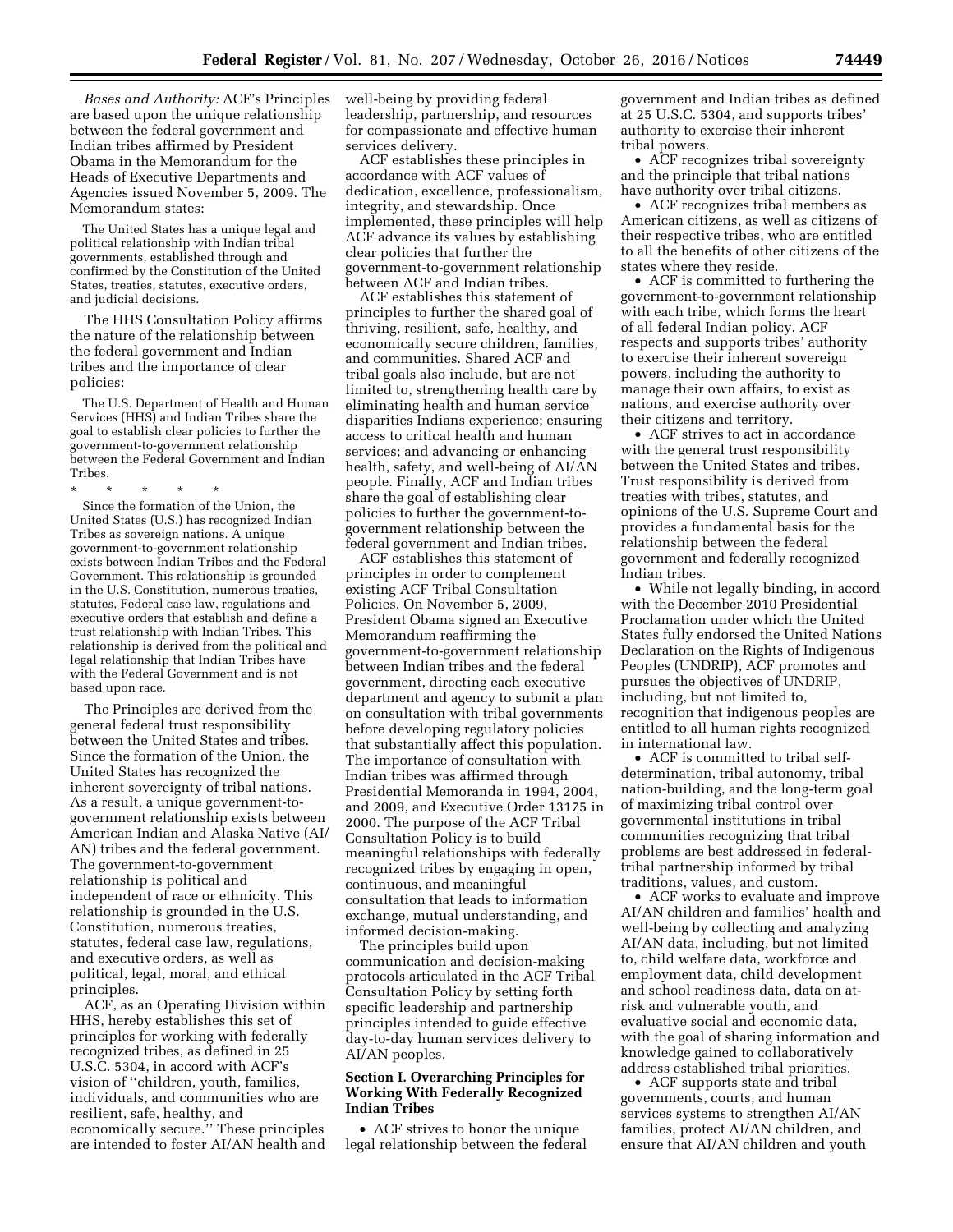have and maintain familial and cultural connections with their tribes and Indian, as defined at 25 U.S.C. 5304, extended families.

• In all its actions, ACF respects, supports, and promotes Indian tribes' authority to exercise inherent sovereign powers, including authority over both tribal citizens and property.

### **Section II. Consultation and Communication With Tribes**

• ACF recognizes that the government-to-government relationship with Indian tribes merits regular, meaningful, and informed consultation with AI/AN tribal officials in the development of new or amended funding; amended funding formulas; and programmatic policies, regulations, and legislative actions initiated by ACF that affect or may affect tribes.

• ACF recognizes that—in addition to, but not in lieu of, formal consultation—there can be great benefit in timely, detailed, and informal communications with tribal officials and other community leaders.

• ACF acts to facilitate on-going, routine, informal communication with tribal programs in its day-to-day work.

• ACF seeks to integrate tribal consultation and communication responsibilities into the operational duties of all staff positions including managers, federal project officers, and program specialists.

• ACF recognizes that meaningful communication and, to the extent practicable, consultation on a government-to-government basis is sound ACF management policy and good governance.

• ACF supports the Intradepartmental Council on Native American Affairs, the HHS Secretary's Tribal Advisory Committee, the ACF Tribal Advisory Committee, and other task forces, advisory groups, and work teams that provide input from elected tribal representatives to ACF leaders and components, and to otherwise ensure human services coordination around issues affecting AI/AN populations.

• ACF supports Regional Office strategic partnerships and/or regionally structured coordinated communications with tribes and tribal programs to promote and facilitate strong tribal-state relationships and policy and to foster improved outcomes for Indian children, youth, and families through training on tribal consultation, providing introductions, sharing information, and ensuring timely follow-up on issues and concerns.

#### **Section III. Culture and Mutual Respect**

• ACF recognizes that each tribe's history and contemporary culture are unique, and that solutions that work for one tribe may not be suitable for others.

• ACF respects traditional tribal cultural practices and values and is committed to ensuring cultural competence and effective cross-cultural communication in day-to-day work.

• ACF seeks to foster an internal ACF culture at every level that encourages all staff to identify and be responsive to the needs of tribes and Indian people as part of routine deliberative and other work demonstrating respect for the Indian tribes we serve and with whom we partner.

### **Section IV. Nation-Building and Effective Delivery of Human Services to Indian Communities**

• ACF believes that continuity of funding at sufficient levels for essential tribal social service functions is critical to the long-term growth of tribal nations and the economic, health, and social well-being of Indian peoples.

• In accord with Executive Order 13175, ACF seeks to maximize tribes' flexibility to administer grant programs within the prescribed statutory and regulatory parameters and thus design solutions responsive and appropriate to their communities while ensuring accountability.

• ACF believes that pilot and demonstration projects that are available to state or local governments should be available to tribal governments to the extent authorized by law, and endeavors, where appropriate and practicable, to locate pilot and demonstration projects in tribal communities.

• ACF is committed to partnering with tribes to build a continuum of research, as described ACF's Common Framework for Research, from descriptive studies to impact studies that build understanding of human service needs in tribal communities, high quality and culturally responsive services, and efficacy and effectiveness of services in improving relevant outcomes in tribal communities.

• ACF aims, through flexible provision of technical support, to help tribal grantees develop and operationalize their own performance measures and indicators, allowing for performance measurement over time and in a manner most meaningful to local tribal communities.

• ACF supports using data to collaborate in identifying and testing changes that support data-driven improvements in ACF-funded programs and projects.

• ACF is committed to implementing all statutes authorizing ACF programs and to working in partnership with tribes to strengthen tribal systems and institutions critical to fulfilling the purposes of these statutes.

### **V. Coordination and Outreach**

• ACF, when working with external agencies on issues involving tribes, advocates respect for tribal selfdetermination, tribal autonomy, tribal nation-building, and the government-togovernment relationship.

• The Administration for Children and Families, through its regional offices, is committed to supporting tribes, states, and local jurisdictions to improve communication and meaningful consultation, and to build relationships among tribes, states, local, and private entities that promote resilient, safe, healthy, and economically secure Indian children, youth, families, and communities.

• ACF works to facilitate communication and build relationships among the federal agencies engaged with tribal governments and to promote the sharing of federal resources and expertise, including, but not limited to, identifying cross-training opportunities.

• Because of the relationship between the work of external institutions and the health and well-being of Indian children, youth, and families, ACF is committed to fostering coordinated efforts with educational, public safety, justice, housing, environmental protection, and public health services.

### **VI. Administrative Data Management**

• In collaboration with Indian tribes, ACF aims to build knowledge of effective models, strategies, and approaches for addressing the needs and lifting the strengths and capacities of Indian children, youth, and families through a focus on collaborative research and evaluation.

• In collaboration with Indian tribes, ACF develops and implements a research agenda that identifies and addresses data gaps, builds tribal research and evaluation capacities, and disseminates research findings on issues determined, in partnership with tribes, to be significant.

#### **VII. Sustainability**

• ACF will ensure the ACF Guiding Principles are institutionalized through management and staff training so that progress in areas important to tribes and tribal communities continues consistent with ACF values of dedication, excellence, professionalism, integrity, stewardship, and respect.